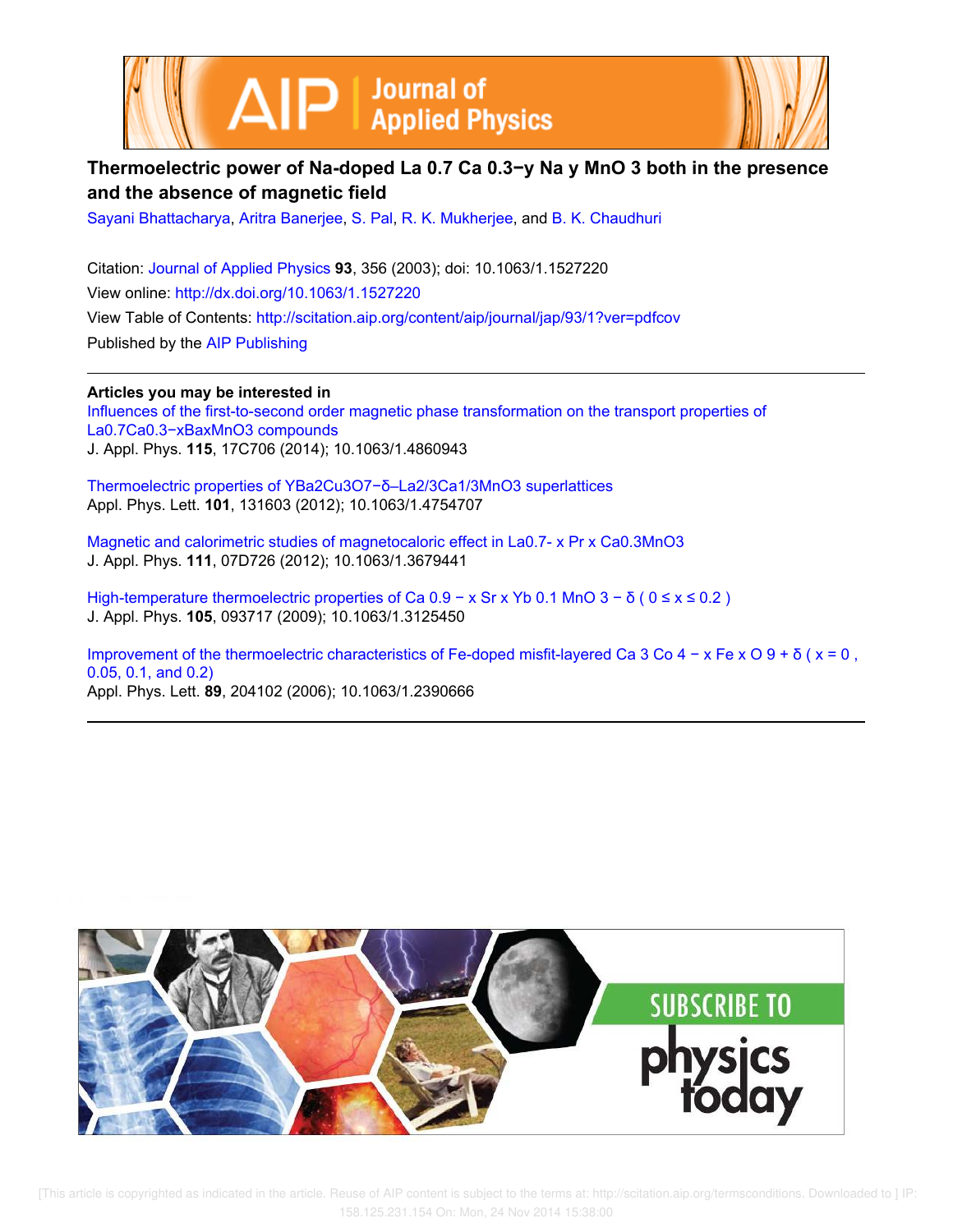# **Thermoelectric power of Na-doped La0.7Ca0.3ÀyNayMnO<sup>3</sup> both in the presence and the absence of magnetic field**

Sayani Bhattacharya, Aritra Banerjee, S. Pal, R. K. Mukherjee, and B. K. Chaudhuri<sup>a)</sup> *Department of Solid State Physics, Indian Association for the Cultivation of Science, Jadavpur, Kolkata-700032, India*

(Received 22 April 2002; accepted 15 October 2002)

Magnetic-field  $(B=0-1.5 T)$  dependent thermoelectric power (TEP) of the Na-doped  $La_{0.7}Ca_{0.3-y}Na_yMnO_3$  (0.0  $\leq y \leq 0.3$ ) system has been studied in the temperature range 80–300 K. X-ray diffraction studies indicate a rhombohedrally distorted perovskite structure of the samples. The observed sharp peak in the resistivity  $(\rho)$  versus temperature  $(T)$  curve falls and shifts to higher temperature with increasing Na concentration (y). In the low-temperature ferromagnetic (FM) regime, thermopower (Seebeck coefficient, *S*) obeys the expression  $S = S_0 + S_{1.5}T^{1.5} + S_4T^4$  over the entire range of *y*. Electron-magnon scattering is found to dominate the low-temperature resistivity and TEP data. High-temperature TEP data can be well fitted with Mott's small polaron hopping model. The activation energy (*E<sup>S</sup>* ) and polaron hopping energy (*WH*) decrease with increasing Na content. Both  $E<sub>S</sub>$  and  $W<sub>H</sub>$  decrease while polaron radius  $(r<sub>p</sub>)$  increase with the application of a magnetic field. Field-dependent TEP data also indicate the suppression of spin fluctuations in the presence of a magnetic field. In the low-temperature FM region, both magnon drag and phonon drag effects coexist.  $\degree$  2003 American Institute of Physics. [DOI: 10.1063/1.1527220]

## **I. INTRODUCTION**

The recent observation of giant magnetoresistance (GMR) in films and single crystals as well as in polycrystalline samples of hole doped  $\text{LaMnO}_3$  with the general composition  $R_{1-x}A_xMnO_3$  ( $R = La$ , Pr, Nd, etc. and  $A = Ca$ , Pb, Sr, Ba, etc.) has generated enthusiastic research efforts worldwide. $1-5$  In these oxide systems, the transition from insulating to metallic states can be brought about for a wide range of doping concentrations  $x(0.2 \le x \le 0.5)$  and magnetoresistance shows a maximum around the metal-insulator transition (MIT) temperature  $(T_p)$ . Above  $T_p$ , the materials show a paramagnetic insulating (PMI) phase whereas below  $T_p$  it is transformed into a ferromagnetic metallic (FMM) phase. Conventionally, the magnetic and transport properties of these materials were explained by the ''double-exchange'' (DE) mechanism which is controlled by the motion of the  $e_g$ electrons from  $Mn^{3+}$  to  $Mn^{4+}$  sites.<sup>6–8</sup> However, Millis *et al.*<sup>9-11</sup> argued that double exchange (DE) alone could not explain the colossal magnetoresistance (CMR) and other properties like the heat-capacity anomaly around MIT and it was proposed that a strong electron–phonon  $(e-ph)$  coupling, via Jahn—Teller effects should also play an important role. Among the various transport properties of these class of materials showing MIT, thermoelectric power (TEP) is very sensitive to the nature of charge carriers, charge-carrier-spin interactions, and the thermal conductivity. The Na-doped manganites of present investigation show a very complicated behavior of the Seebeck coefficient (S) indicating both positive and negative signs depending on the temperature as well as the degree of substitution, which in turn determine the charge-carrier density of the system. In the low-temperature

FM phase, TEP is related to the changes in the electronic structures and scattering processes. In the insulating (semiconducting) phase  $(T>T_p)$ , the temperature-dependent TEP data provide interesting information on the energy dependence of the parameters governing the high-temperature charge transport through small polaron hopping (SPH) mechanism.<sup>12</sup>

Until recent times, studies of the rare-earth manganites were mostly focused on the divalent ion-doped  $R_{1-x}A_xMnO_3$  compounds. Most of these compounds crystallize in an orthorhombically distorted perovskite structure (O'-type;  $c/\sqrt{2}$ < $a$ < $b$ ; space-group Pbmn) with a cooperative ordering of the Jahn—Teller distorted  $Mn^{3+}O_6$ octahedra.<sup>13</sup> In contrast, there are only a few reports of transport measurements on monovalent alkali-metal ion-doped compounds like La–Na–Mn–O, La–K–Mn–O, and La–Sr–Na–Mn–O).<sup>14–17</sup> To the best of our knowledge, TEP (Seebeck coefficient, *S*) of the Na-doped materials have not been reported so far. Alkaline–earth metal and alkali doping on  $LaMnO<sub>3</sub>$  can lead to different consequences, e.g., the latter can lead to less inhomogeneity, because fewer impurity ions are needed to achieve a specific carrier concentration and larger random-potential fluctuations being experienced by the electrons in the  $\sigma^*$  band due to the larger difference in the valence between  $La^{3+}$  and alkali-metal ions.<sup>16</sup> Since the valence state of the alkali-metal ions is  $+1$ , substitutions with these ions result in an increase of the mixed valence of  $Mn^{3+}$  ( $t^{3}_{2g}e^{1}_{g}$ ; *S*=2) and  $Mn^{4+}$  ( $t^{3}_{2g}e^{0}_{g}$ ; *S*=3/2) ions which favors the DE mechanism.

In the present article, the effect of Na substitution on the thermoelectric power of  $La_{0.7}Ca_{0.3-y}Na_yMnO_3$  (0.0  $\leq y$ )  $\leq 0.3$ ) showing a *y*-dependent metal-insulator transition has been reported. The Seebeck coefficient (S) of different Nadoped samples  $(0.0 \le y \le 0.3)$  has been measured both in the

a)Author to whom correspondence should be addressed; electronic mail: sspbkc@mahendra.iacs.res.in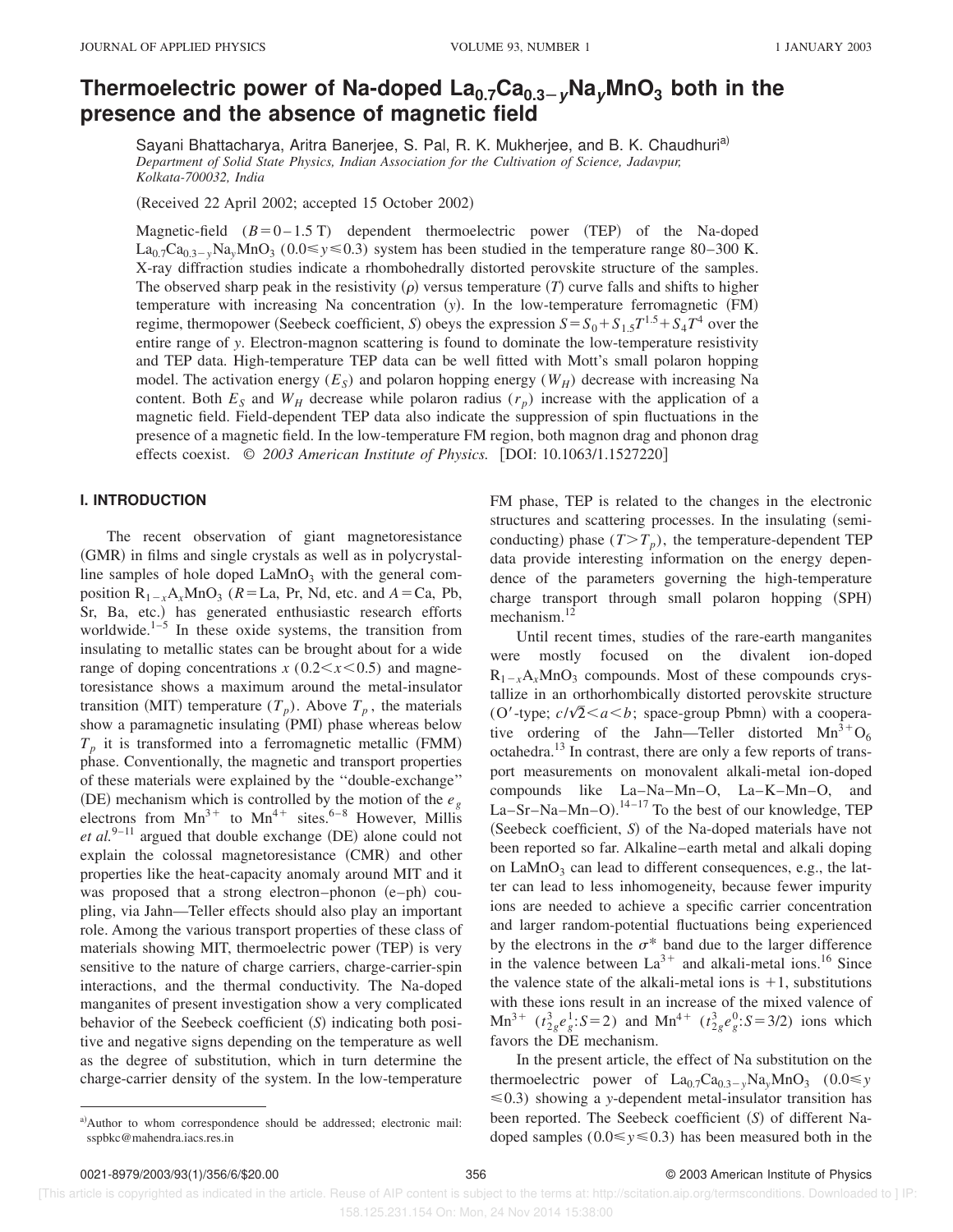

FIG. 1. XRD pattern of the two samples with (a)  $y=0.0$  and (b)  $y=0.15$ showing single-phase perovskite structure.

presence and absence of a magnetic field. The data are fitted to the theoretical models for a critical analysis of the salient features (carrier hopping, spin fluctuation, magnon-drag, and phonon-drag, etc.) associated with the Seebeck coefficient. For the sake of discussion, resistivities of all the samples showing MIT have also been measured.

## **II. EXPERIMENT**

Ceramic  $La_{0.7}Ca_{0.3-y}Na_yMnO_3$  (0.0  $\leq y \leq 0.3$ ) samples of uniform grain size were synthesized using the solid-state reaction method. Well-mixed stoichiometric amount of  $La_2O_3$ , CaO, Na<sub>2</sub>CO<sub>3</sub>, and  $(CH_3COO)_2Mn$ , 4H<sub>2</sub>O (each of purity  $\langle 99.9\% \rangle$  were first heated to 773 K for 5 h and then to 1073 K for another 5 h with intermediate grinding and then final heat treatment was made at 1173 K for 48 h (twice). The powder thus obtained was ground, palletized, and annealed at 1073 K for 72 h and then furnace cooled.<sup>18</sup> The phase purity of the samples were checked by the powder x-ray diffraction (XRD) with CuK<sub>a</sub> radiation at room temperature. Resistivity  $(\rho)$  was measured in the 15–350 K temperature range and the thermoelectric power (S) was measured by the standard differential technique in the 80–300 K temperature range. A  $K$ -type thermocouple (corrected) was used to measure  $\Delta T$  with an accuracy of  $\pm 0.1$  K.

## **III. RESULTS AND DISCUSSION**

 $XRD$  patterns (Fig. 1) of the two typical samples with  $y=0.0$  and 0.15 clearly show that all the samples are in single phase with no measurable impurity phases. The refined values of the structural parameters are given in Table I. It was observed that the undoped  $La_{0.7}Ca_{0.3}MnO_3$  sample shows an orthorhombic perovskite structure with spacegroup Pbmn whereas, all the Na doped samples show a rhombohedrally distorted perovskite structures with  $R \overline{3}c$ space group in the hexagonal axes. This is consistent with the previously reported results.<sup>16,17</sup> The transition from the orthorhombic to the rhombohedral phase takes place for the sample with  $y=0.05$ . This particular sample ( $y=0.05$ ) can

TABLE I. Crystallographic data of  $La_{0.7}Ca_{0.3-y}Na_yMnO_3$ .

| $\mathbf{v}$ | a(A) | $b(\AA)$ $c(\AA)$ |       | $\alpha$ (degrees) Space group |             | Structure    |
|--------------|------|-------------------|-------|--------------------------------|-------------|--------------|
| 0.0          | 5.47 | 7.736             | 5.497 | .                              | Phmn        | Orthorhombic |
| 0.05         | 5.47 | .                 | .     | 60.00                          | $R\bar{3}c$ | Rhombohedral |
| 0.10         | 5.46 | $\ddotsc$         | .     | 60.31                          | $R\bar{3}c$ | Rhombohedral |
| 0.15         | 5.45 | .                 | .     | 60.37                          | $R\bar{3}c$ | Rhombohedral |
| 0.30         | 5.45 | .                 | .     | 60.40                          | $R\bar{3}c$ | Rhombohedral |

be indexed by both the structures. For the samples with *y*  $>0.05$ , the structure is found to be rhombohedral. This is an interesting feature of the sample under investigation.

Figure 2 shows the resistivity  $(\rho)$  versus temperature curves of all the samples (with  $y=0.0, 0.05, 0.10, 0.15,$  and 0.30) showing MIT at around room temperature (except the one with  $y=0.0$ ). In the high-temperature region (above  $T_p$ ), all the samples are paramagnetic insulators (semiconductors). It is seen from Fig. 2 that with increasing *y*, resistivity  $(\rho)$  drops and  $T_p$  shifts to the higher-temperature region clearly indicating the extension of the FMM state because of monovalent-alkali doping in the *A*-site of the rare-earth manganites. This behavior of  $\rho$  can be explained by considering that with the increase of monovalent alkali doping in the *A* site, the number of  $Mn^{4+}$  ions among the regular Mn ions increase and hence effectively hole is injected in the conduction band. An increase in the ratio of  $Mn^{4+}/Mn^{3+}$  (Table II) increases the ferromagnetic (FM) DE interaction and so the extension of the metallic state is favored. It is interesting to mention that for the samples in the lower Na doping range, a sharp MIT is observed, whereas, for the corresponding samples in the higher-doping regime, MIT peaks are relatively broader. This observation can be explained by the fact that more Na doping drives the system towards higher conductivity and the system is metallic almost throughout the temperature range. Hence, the transition from the hightemperature semiconducting phase to the low-temperature FMM phase is smoother and the resistivity peak shows a broad nature. Also, the presence of a little impure phase or different grain sizes might cause broadness of the MIT peak.

It has also been observed from the low-temperature (*T*  $(T_p)$  resistivity data of all the samples that a  $T^2$ -dependent scattering process dominates the conduction phenomenon.<sup>18</sup>



FIG. 2. Thermal variation of resistivity ( $\rho$ ) of La<sub>0.7</sub>Ca<sub>0.3-y</sub>Na<sub>y</sub>MnO<sub>3</sub> with *y* = 0, 0.05, 0.1, 0.15, and 0.3.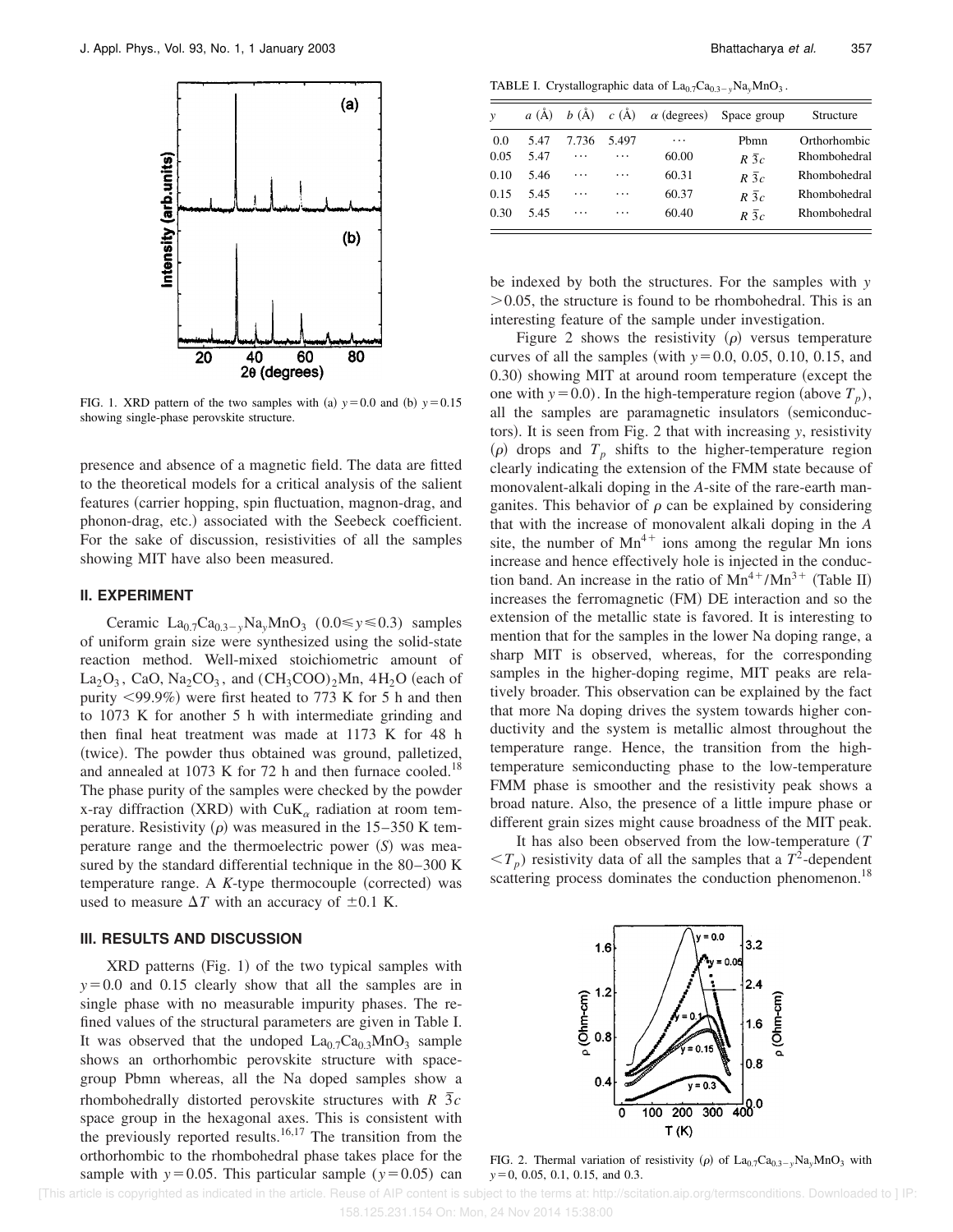TABLE II. The values of the activation energies  $(E_p, E_s)$ , hopping energy  $(W_H)$ ,  $Mn^{4+}/Mn^{3+}$  ratio, and the constant term  $\alpha'$  of La<sub>0.7</sub>Ca<sub>0.3-y</sub>Na<sub>y</sub>MnO<sub>3</sub> in the presence and absence of magnetic field.

|      | $Mn^{4+}/$<br>$Mn^{3+}$ | $E_p$ (meV) |        | $E_s$ (meV) |        | $W_H$ (meV) |         | $\alpha'$ |         |
|------|-------------------------|-------------|--------|-------------|--------|-------------|---------|-----------|---------|
| ν    |                         | $0.0$ T     | 1.5T   | $0.0$ T     | 1.5T   | $0.0$ T     | $1.5$ T | $0.0$ T   | 1.5T    |
| 0.0  | 0.428                   | 116.331     | 91.949 | 13.159      | 9.377  | 103.172     | 82.572  | $-0.61$   | $-0.45$ |
| 0.05 | 0.538                   | 104.593     | 83.869 | 12.757      | 11.343 | 91.836      | 72.526  | $-0.52$   | $-0.39$ |
| 0.10 | 0.666                   | 97.311      | 79.217 | 11.787      | 10.925 | 85.524      | 68.292  | $-0.47$   | $-0.35$ |
| 0.15 | 0.818                   | 91.915      | 77.197 | 11.601      | 9.635  | 80.314      | 67.562  | $-0.41$   | $-0.32$ |
| 0.30 | 1.5                     | 85.289      | 75.061 | 10.687      | 9.382  | 74.602      | 65.679  | $-0.34$   | $-0.28$ |

Snyder *et al.*<sup>19</sup> analyzed the resistivity data for Sr- and Cadoped LaMnO<sub>3</sub> using the expression  $\rho = \rho_0 + \rho_2 T^2$  $+\rho_{4.5}T^{4.5}$ . Consideration of the additional  $T^{4.5}$  term better fits the experimental data over a wider temperature range for both the Sr- and Ca-doped systems. Following Urushibara *et al.*,<sup>1</sup> the  $T^2$  dependence of  $\rho$  in the low-temperature FM region suggests that electron-electron scattering dominates the conduction mechanism in this region and it is shown that the additional  $T^{4.5}$  term arises due to the spin-wave scattering. But according to Mott,<sup>20</sup> a  $\rho \sim T^2$  term does not necessarily suggest electron–electron scattering and in a ferromagnetic material, similar to our present system, the  $\rho \sim T^2$  term signifies electron-magnon scattering process. So, for these samples, the electron-spin scattering process cannot be neglected in the FM regime and we attribute the  $T^2$  term to the electron-magnon scattering process.<sup>18</sup>

Figure 3 shows the temperature-dependent thermoelectric power of different samples with  $y=0.0, 0.05, 0.1, 0.15$ , and 0.3. The thermal variation of *S* for the undoped sample  $(La<sub>0.7</sub>Ca<sub>0.3</sub>MnO<sub>3</sub>)$  agrees quite well with the results reported earlier.<sup>21</sup> For this sample ( $y=0.0$ ) there is no change in the sign of the Seebeck coefficient (S) around  $T_p$  and *S* remain negative throughout the temperature range of our investigation. It is further noticed that the Seebeck coefficient becomes more negative with the addition of even a very small amount of sodium  $(y=0.05)$  in the Ca site and with the further increase of *y*, *S* tends towards a positive value finally



FIG. 3. Thermal variation of Seebeck coefficient (S) of  $La_{0.7}Ca_{0.3-y}Na_yMnO_3$  with  $y=0$ , 0.05, 0.1, 0.15, and 0.3 without applying magnetic field.

becoming positive for  $y=0.15$  at low temperatures. With a further increase in the sodium content ( $y=0.3$ ), *S* again decreases and remains negative throughout the temperature range. This change in *S* is considered to be associated with the corresponding change of  $Mn^{4+}$  content as well as with the change of the average *A*-site radii  $\langle r_A \rangle$ . With a little amount of Na doping ( $y=0.05$ ), the Mn<sup>4+</sup> ion concentration increases and *S* becomes more negative. Addition of further Na ions in the A site causes more hole doping which are localized in character and hence *S* increases (for  $y=0.1$  and 0.15). This large value of thermopower arising from the hole localization may occur due to the narrowing of the  $e_g$  band due to the smaller value of  $\langle r_A \rangle$  and may also be due to the distortion of the Fermi surface. The magnitudes of *S* for the samples with the highest ( $y=0.3$ ) and lowest ( $y=0.0$ ) *y* are almost the same. This is because the relative ratio of  $Mn^{3+}$ and Mn<sup>4+</sup> (in  $y=0$  sample Mn<sup>3+</sup>:Mn<sup>4+</sup>=70:30 and in *y* = 0.3 sample  $Mn^{4+}$ : $Mn^{3+}$  = 60:40) is nearly same in both the cases. So the rate of exchange of  $e_g$  electron via the central oxygen atom (DE interaction, the key parameter controlling the transport phenomenon) is almost the same. Further, the ionic radii of Ca  $(0.99 \text{ Å})$  and Na  $(0.97 \text{ Å})$  ions are almost equal. These two are the most important factors in determining the sign and magnitude of *S*.

Figure 4 shows the variation of *S* with *T* in the presence  $(B=1.5 \text{ T})$  and the absence of a magnetic field. For all the present samples, it is seen that with the application of a magnetic field  $(B=1.5 \text{ T})$ , *S* increases at low temperatures and the difference between the two values  $\Delta S$ ( $=S_0 - S_{1.5}$ ) decreases near  $T_p$ . This indicates that the spin ordering under a magnetic field increases the thermopower of the manganite samples. The decrease in  $\Delta S$  near  $T_p$  is associated with the magnetoresistance effect.

In recent times, extensive studies have been made on the polaronic transport in the high-temperature PMI phase (*T*  $>T_p$ ) of rare-earth manganites.<sup>22,23</sup> We also find that the high-temperature TEP data fits excellently with Mott's wellknown equation<sup>12</sup> of the Seebeck coefficient based on polaron hopping, having the form

$$
S = k_B / e[E_S / k_B T + \alpha'] \tag{1}
$$

where  $E<sub>S</sub>$  is the activation energy obtained from the TEP data and  $\alpha'$  is a constant of proportionality between the heat transfer and the kinetic energy of an electron, where  $\alpha'$  < 1 suggests hopping due to small polarons and  $\alpha' > 2$  suggests the existence of large polarons.<sup>24</sup> Figure 5 give the *S* versus 1/*T* curve for all the samples both in the presence and ab-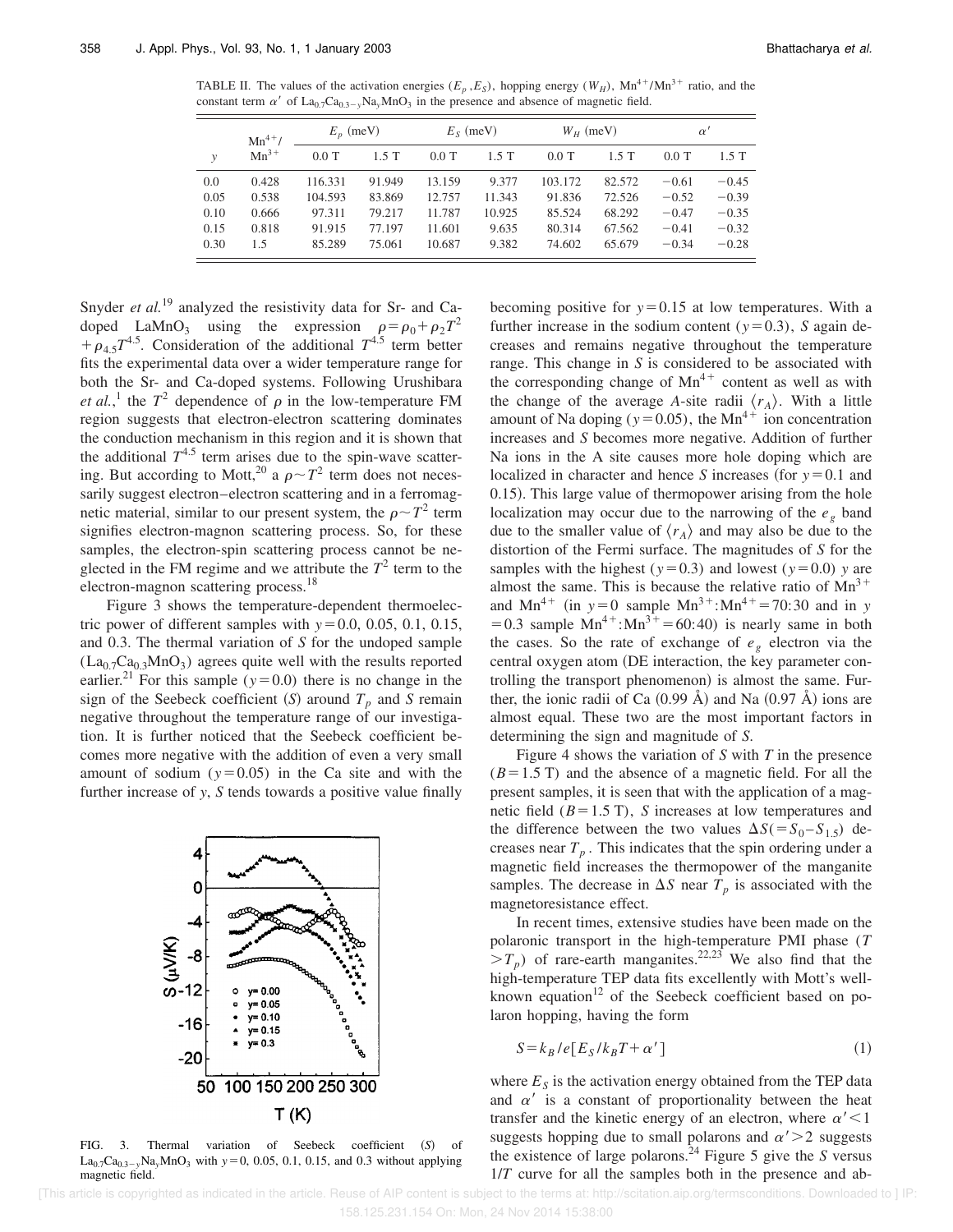

FIG. 4. Temperature and magnetic-field dependent Seebeck coefficient (S) of four different samples with (a)  $y=0.05$ , (b) 0.1, (c) 0.15, and (d) 0.3. Solid lines are best-fit lines to the Eq.  $(4)$ .

sence of a magnetic field. Solid line gives the best fit of the experimental data with Eq.  $(1)$ . From the slope of *S* versus  $1/T$  curves, we obtain the values of the activation energy  $E<sub>S</sub>$ for all the samples. The constant  $\alpha'$  is obtained from the intercept of the plotted curves. All the parameters obtained from fitting the experimental data with Eq.  $(1)$  are given in Table II. From the estimated values of  $\alpha'$  [from Eq. (1)], we find  $\alpha'$  < 1 for both 0.0 and 1.5 T magnetic field. This supports the small polaron hopping conduction mechanism in this system. For the sake of completion and discussion, the values of the activation energy  $(E_p)$  obtained from fitting the high-temperature resistivity data with Mott's equation<sup>12</sup> viz.

$$
\rho/T = \rho_{\alpha} \exp(E_p / k_B T) \tag{2}
$$

are also shown in Table II. The calculated values show that both the activation energies ( $E_p$  and  $E_s$ ) gradually decrease with increasing sodium content. For a certain *y*, the activation energy is found to decrease in the presence of a magnetic field. The difference in the values of the two activation energies  $(E_p$  and  $E_s$ ), as originally pointed out by Mott and Davis, is the thermally activated behavior of the hopping transport at high temperature. The difference between the activation energies, measured from resistivity and TEP studies, is then the polaron hopping energy  $W_H = E_p - E_S$ . The calculated values of the hopping energy, both in the absence  $(B=0 \text{ T})$  and the presence  $(B=1.5 \text{ T})$  of a magnetic field are shown in Table II. A decrease of all the parameters  $E_p$ ,  $E_s$ , and  $W_H$  with increasing *y* imply that increasing Na concentration sufficiently increases the number of charge carriers and this increased number of carriers (holes) in the  $e_g$ band take part in conduction thereby reducing the energy needed to release a charge carrier. This effectively reduces



FIG. 5. *S* vs  $1/T$  plot for four different samples with (a)  $y=0.0$ , (b) 0.05, (c) 0.1, and  $(d)$  0.15. Solid lines are best-fit lines to the Mott's equation [Eq.  $(1)$ ].

the activation and the hopping energy. According to Mott and Davis,<sup>12</sup> the hopping energy  $W_H$  is related to the polaron radius  $(r_p)$  as

$$
W_H = e^2/4\epsilon \left(1/r_p - 1/R\right),\tag{3}
$$

where  $\varepsilon$  is the dielectric constant and  $R$  is the average intersite distance related to  $r_p$  ( $r_p = (\pi/6)^{1/3}R/2$ ). With the application of a magnetic field, hopping energy  $W_H$  decreases and hence the polaronic radius increases (as  $r_p$  is inversely proportional to  $W_H$ ). Mott and Austin<sup>25</sup> also showed that for finite disorder energy between the occupied and unoccupied sites,  $\alpha'$  is given by  $\alpha' = (W_H / kT) (1 - \theta) / (1 + \theta)$ , where  $\theta$ is a constant related to the amount of disorder in the system.  $\theta$ =1 suggests zero disorder whereas any deviation of  $\theta$  from 1 is a measure of the disorder in the system. The present series of samples show  $\theta \sim 0.7 - 0.8$  (depending on *y*), quite close to the value predicted by Mott and Austin ( $\theta \sim 0.9$ ). The application of a magnetic field increases  $\theta$  thereby reducing the amount of disorder in the manganite system, which is further confirmed, by the increase of conductivity with the application of a magnetic field.

The resistivity and the TEP values of the undoped sample  $La_{0.7}Ca_{0.3}MnO_3$  have already been studied and the temperature dependence of *S* below  $T_p$  has been expressed by the relation<sup>26</sup>

$$
S = S_0 + S_{1.5}T^{1.5} + S_4T^4
$$
\n<sup>(4)</sup>

where  $S_0$  is a constant term inserted to account for the problem of truncating the low-temperature data. The low temperature (FM phase) TEP data of the samples ( $y=0.0, 0.05$ , 0.10, 0.15, and 0.30) are well fitted with Eq.  $(4)$  as shown in [Figs.  $4(a)-4(d)$ ]. The corresponding fitting parameters for the samples are shown in Table III for comparison. For all the samples  $S_{1.5} \gg S_4$ , which suggests that at low tempera-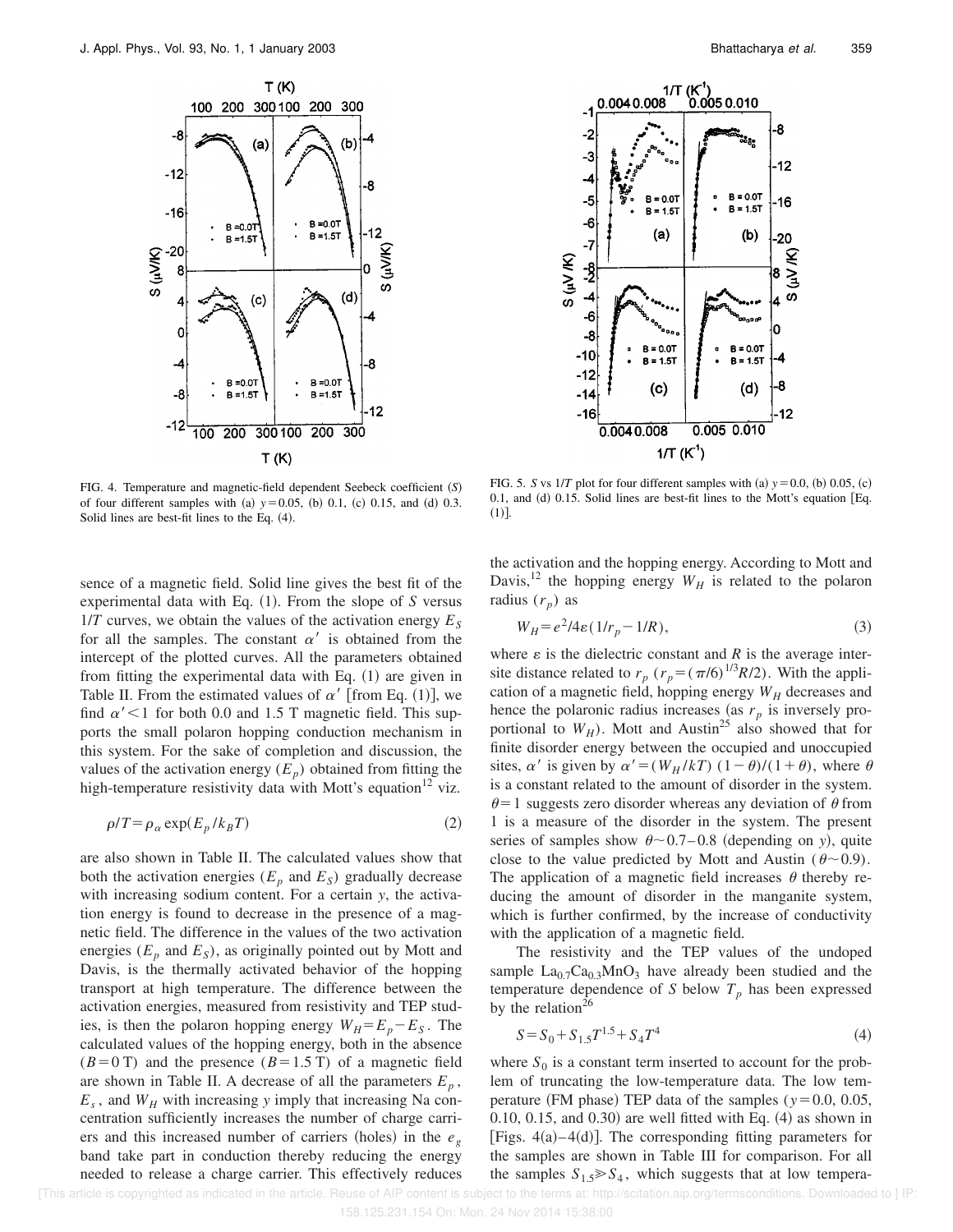TABLE III. The values of the parameters  $S_0$ ,  $S_{1.5}$ , and  $S_4$  obtained from fitting the low-temperature (ferromagnetic phase) thermoelectric power data with Eq. (4) both in the presence and in absence of magnetic field.

|      | $S_0$ ( $\mu$ V/K) |          | $S_{1.5}$ ( $\mu$ V/K <sup>2.5</sup> ) |                       | $S_4$ ( $\mu$ V/K <sup>5</sup> ) |                       |  |
|------|--------------------|----------|----------------------------------------|-----------------------|----------------------------------|-----------------------|--|
| v    | $0.0$ T            | 1.5T     | $0.0$ T                                | $1.5$ T               | $0.0$ T                          | $1.5$ T               |  |
| 0.00 | $-3.839$           | $-3.707$ | $2.34 \times 10^{-3}$                  | $2.3 \times 10^{-3}$  | $-4.10\times10^{-9}$             | $-5.69\times10^{-9}$  |  |
| 0.05 | $-11.173$          | $-9.927$ | $2.27 \times 10^{-3}$                  | $1.7 \times 10^{-3}$  | $-2.44 \times 10^{-9}$           | $-2.36\times10^{-9}$  |  |
| 0.10 | $-10.406$          | $-7.385$ | $3.42 \times 10^{-3}$                  | $2.8 \times 10^{-3}$  | $-2.63\times10^{-9}$             | $-2.51\times10^{-9}$  |  |
| 0.15 | 1.909              | 2.478    | $2.72 \times 10^{-3}$                  | $2.13 \times 10^{-3}$ | $-2.98\times10^{-9}$             | $-2.97\times10^{-9}$  |  |
| 0.30 | $-7.228$           | $-6.846$ | $3.18 \times 10^{-3}$                  | $3.05 \times 10^{-3}$ | $-2.57\times10^{-9}$             | $2.47 \times 10^{-9}$ |  |

tures, the temperature dependence of *S* is governed by the second term in Eq.  $(4)$  which arises due to electron-magnon scattering contribution. However, at high temperatures the *T* 4 term (spin-wave fluctuation contribution) cannot be neglected and this term actually fits the data [with Eq.  $(4)$ ] over this region. It was also noticed from the resistivity data<sup>18</sup> that the electron-magnon scattering process dominates the conduction mechanism in the low-temperature (FM phase) range. Therefore, from the TEP measurements it is confirmed that the electron-magnon scattering process is predominant in the low-temperature FM phase. At low temperatures, an almost linear dependence of *S* with  $T^{3/2}$  is observed for all the samples. A similar result is also reported by Jaime *et al.*<sup>27</sup> for the  $La_{0.67}(Ca/Pb)_{0.33}MnO_3$ -type single crystal. In this region (below 80 K), they observed  $S$  linearly increases with  $T$ 



FIG. 6. *S* vs  $T^{1.5}$  and *S* vs  $T^3$  plot for the sample  $\text{La}_{0.7}\text{Ca}_{0.3}\text{MnO}_3$ . An almost linear variation of *S* with  $T^{1.5}$  and  $T^3$  below  $T_s$  suggest the presence of both phonon and magnon drag effects in the low-temperature region.

and the *S* versus *T* curve showed a positive curvature in the temperature range 30–80 K. For our samples, the temperature up to which linearity is seen in the *S* versus  $T^{3/2}$  curve, increases with the increase in Na doping concentration, and the *S* value reaches a maximum at a temperature  $T = T_s$ (say). Above this temperature, the curve shows a negative slope and decreases almost linearly with  $T^{3/2}$  thereby exhibiting a peak at around  $T<sub>S</sub>$  (Fig. 6). Blatt *et al.*<sup>28</sup> showed similar behavior of thermopower for metallic Fe and explained this behavior by applying the magnon drag theory, similar to the phonon drag theory. They also predicted that at low temperatures, phonon drag  $(S_g)$  and magnon drag  $(S_m)$  contributions are present and should be proportional to their respective specific heat contributions so that  $S_g \alpha T^3$  and  $S_m \alpha T^{3/2}$ . A linear dependence of *S* with  $T^{3/2}$  as well as  $T^3$  $(Fig. 6)$  is observed in our present samples which suggests that in the low-temperature ferromagnetic phase, a magnon drag is produced due to the presence of electron-magnon interaction along with the effect of phonon drag due to electron-phonon interaction. From the error calculation of the fitting parameters, it is seen that the effect of phonon drag on the transport properties in this temperature range  $(80 K-T<sub>S</sub>)$  is marginally greater than the magnon drag effect. However, there is almost no effect of magnetic field on the  $T<sub>S</sub>$  value which further indicates the predominance of phonon drag in the present system for the above-mentioned temperature range. The magnon drag effect is only predominant at much lower  $(20 < T < 80 \text{ K})$  temperature range. The presence of the thermopower peak near  $\theta_D/5$  for all the samples (where Debye temperature  $\theta_D$  varies from 510.2–657.9 K for the present system) is also a concrete proof of phonon drag effect in the present system.<sup>26</sup> However, the magnon drag effect cannot be neglected due to strong electronmagnon interaction in the system (from resistivity and TEP fitting). It is getting only gradually suppressed as the temperature is heading towards MIT. For all the samples of present investigation,  $S_0$  [Eq. (4)] is found to increase in the presence of a magnetic field. Magnetic field decreases the coefficient  $S_{3/2}$  for all the samples ( $y=0, 0.05, 0.1, 0.15,$  and 0.3) which strongly supports that the electron-spin scattering process is suppressed due to the external magnetic field. However, the interdependency of the parameters  $S_0$ ,  $S_{3/2}$ , etc. is not well known and for such information, a more detailed study of thermopower under a high-magnetic field is needed.